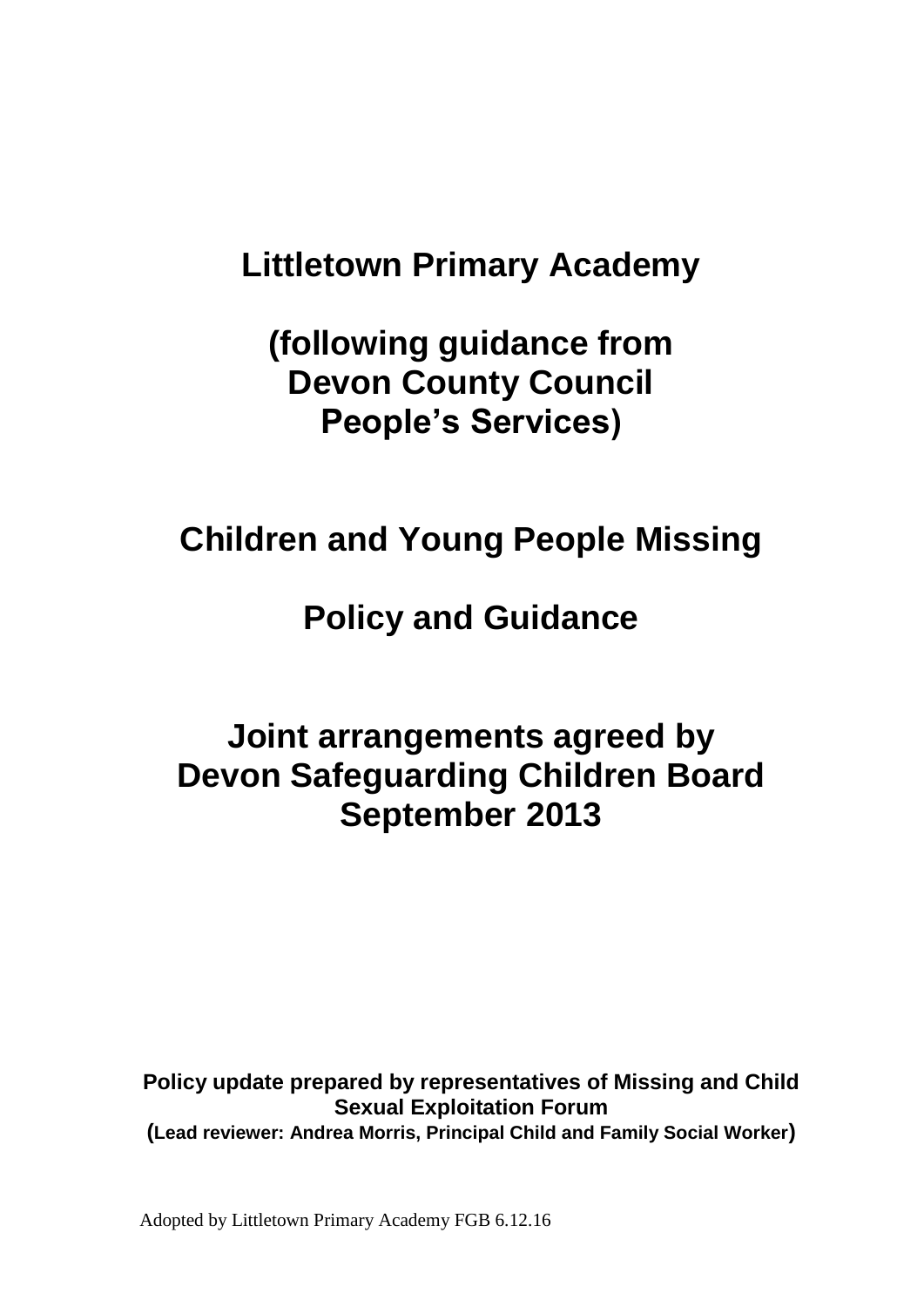# **Missing Children**

# **Contents**

# **Introduction**

1

Children and Young People who go missing are amongst the most vulnerable members of society. This policy and guidance aims to ensure that everyone involved with a child or young person who is missing understands that:

- Children and young people who are missing are *everyone's* responsibility
- Our approach to dealing with missing episodes needs to be child centred and to recognise their vulnerability
- Early intervention, robust risk assessment and risk management can interrupt escalation to higher levels of risk and keep children and young people safe
- There are often complex 'push and pull' factors that can for example, push young people away from difficult circumstances, or pull them into risky situations. The most frequent reason given is 'problems at home'. Physical abuse from adults, mental health and substance misuse problems, and involvement in criminality are commonly associated with children running away. Missing children are at a high risk of physical and sexual abuse, criminality and homelessness. Persistent running away is increasingly understood to be an indicator that a child may be a victim of sexual exploitation.<sup>1</sup>

**1:** Children and Young People living away from home in foster care, children's homes or residential schools are in a particular risk group. Children in care are three times more likely to go missing from their home than children who are not in care, $^2$  although the reasons for this are complex and not yet fully understood.

<sup>&</sup>lt;sup>1</sup> *Report from the joint enquiry into children who go missing from care*, The All Party Parliamentary Group for Runaway and Missing Children and Adults and the All Party Parliamentary Group for Looked After Children and Care Leavers, 2012, p12: www.childrenssociety.org.uk/what-we-do/policy-andlobbying/parliamentary-work/appg-inquiry-children-who-go-missing-or-run-away-c.

<sup>&</sup>lt;sup>2</sup> *Missing Children*, OFSTED, published February 2013, Reference number 120364, p 7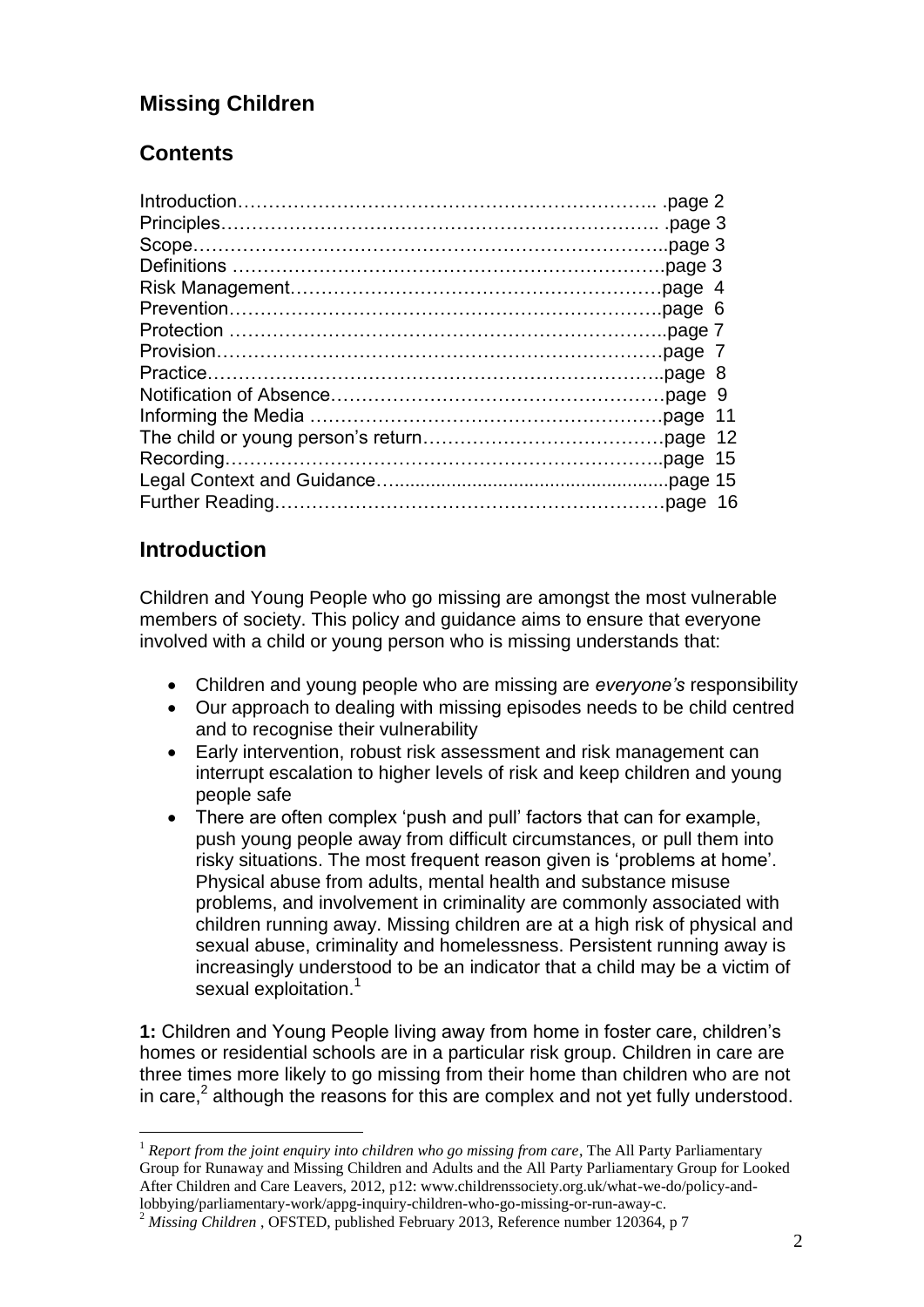# **Principles**

**2:**

- This policy applies to all children and young people (up to age eighteen) who go missing or run away regardless of their living situation.
- Each child's circumstances will be unique and careful assessment will be required to weigh up the risks and to determine if the child is considered to be 'absent' or 'missing'.<sup>3</sup> As it is not possible to anticipate every situation, this policy should be applied as guidance, using professional judgement.
- This policy has been agreed by the Devon Safeguarding Children Board, and applies to all representative agencies, whether of a statutory or nonstatutory nature
- Agencies will work with parents and carers and may request them to take as many reasonable steps as possible to locate the missing child or young person by:
	- taking initial responsibility to look locally for the child / young person;
	- if the child / young person tries to leave, parents and carers will use their judgement, talk to and/ or follow them;
	- parents and carers will contact family, friends and known associates to try and locate the child;
	- look for them in known haunts (making sure they remain safe)

## **Scope**

**3:** This policy and guidance operates beneath the Home Office 'Missing Children and Adults – Cross Government Strategy', 2011.

**3:1** Devon has adopted the three P's set out in the cross government strategy:

**Prevention** – reducing the number of people who go missing **Protection** – reducing the risk of harm to those who go missing **Provision** – providing missing people and their families with support and quidance $4$ 

Further, Devon has added a fourth P:

**Practice** – ensuring cross agency consistency of practice; being child centred, assessing and reviewing risk to work towards the safe return of children and young people

# **Definitions**

1

**4:** At the time of writing, the Association of Chief Police Officers has issued 'Interim guidance on the Management, Recording and Investigation of Missing Persons,  $2013^{5}$  – it is from this document that Devon takes its lead for

<sup>3</sup> *Interim Guidance on the Management, Recording and Investigation of Missing Persons,* 2013, Association of Chief Police Officers and College of Policing, p5

<sup>4</sup> *Missing Children and Adults – Cross Government Strategy*, 2011, Home Office, p5 5 *Interim Guidance on the Management, Recording and Investigation of Missing Persons,* 2013,

Association of Chief Police Officers and College of Policing, p5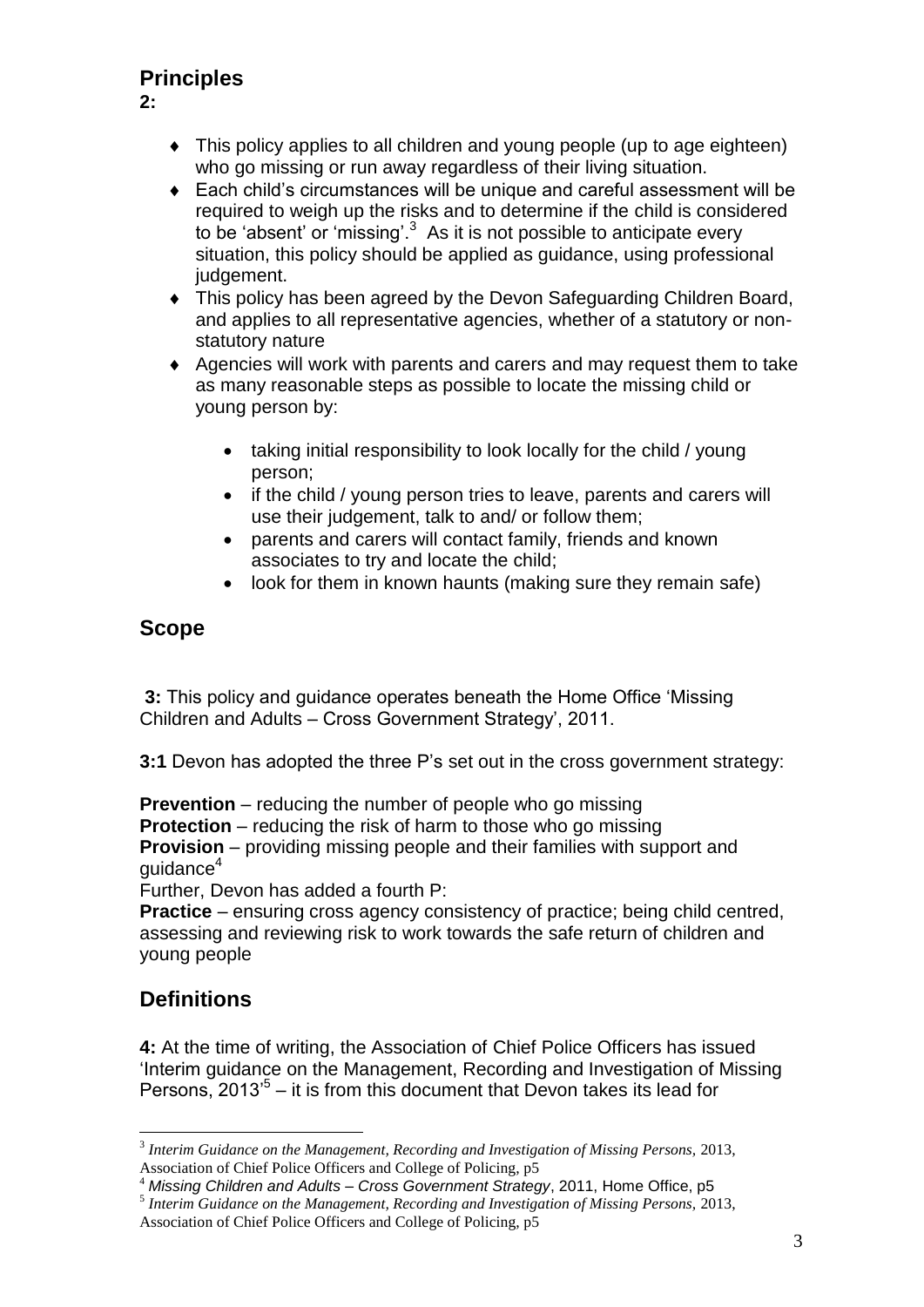definitions, as follows:

### **Missing**

**4:1** "Anyone whose whereabouts cannot be established and where the circumstances are out of character or the context suggests the person may be subject of crime or at risk of harm to themselves or another."<sup>6</sup>

*Guy is 13 he went to school this morning and after morning registration he left. No one knows where he has gone. Guy has done this before and returned home of his own accord by lunchtime. The parents cannot be contacted and all enquiries have been done to try and see if Guy has returned home by the same time. He still cannot be located and he has not returned to school. What do you do?*

*Guy is missing and should be reported as missing as this is now outside his known truanting behaviour (this does not need to be reported by parents, anyone can report the matter).*

### **Absent**

**4:2** "A person not at a place where they are expected or required to be."

The guidance further advises that from the police perspective, the 'absent' category should comprise cases in which people are not presently where they are supposed to be and there is no apparent risk. 'Absent' cases should not be ignored, and must be monitored over periods of time with consideration given to escalating to 'missing' if there is a change to the circumstances that has increased the level of risk. This approach applies to all agencies.

**4:3** Note: This policy does not specifically cover incidents of abduction, which is a criminal offence and which should be reported immediately to the police. When this is suspected, a strategy meeting must be called immediately, to include legal representation, to decide whether an application should be made for a Recovery Order under Section 50 of the Children Act 1989.

# **Risk Management**

1

**5:** This guidance should be read in tandem with the South West Peninsula Child Sexual Exploitation Standard Operating Protocol.

## **Assessing Risk of Missing**

**5:1** The risk assessment tool (Referral Risk Assessment CSE 2)<sup>8</sup> gives a risk assessment score for risk of sexual exploitation, and also offers useful indicators of risk across the wider 'missing' spectrum. It is recommended that this tool is considered for use when any child or young person is missing.

<sup>6</sup> *Interim Guidance on the Management, Recording and Investigation of Missing Persons,* 2013, Association of Chief Police Officers and College of Policing, p5

<sup>&</sup>lt;sup>7</sup> South West Peninsula Child Sexual Exploitation Standard Operating Protocol, launched 27<sup>th</sup> March 2013, endorsed by the Local Safeguarding Children Boards of Cornwall and the Isles of Scilly, Devon, Plymouth and Torbay.

 $8$  South West Peninsula Child Sexual Exploitation Standard Operating Protocol, launched  $27<sup>th</sup>$  March 2013, endorsed by the Local Safeguarding Children Boards of Cornwall and the Isles of Scilly, Devon, Plymouth and Torbay, p30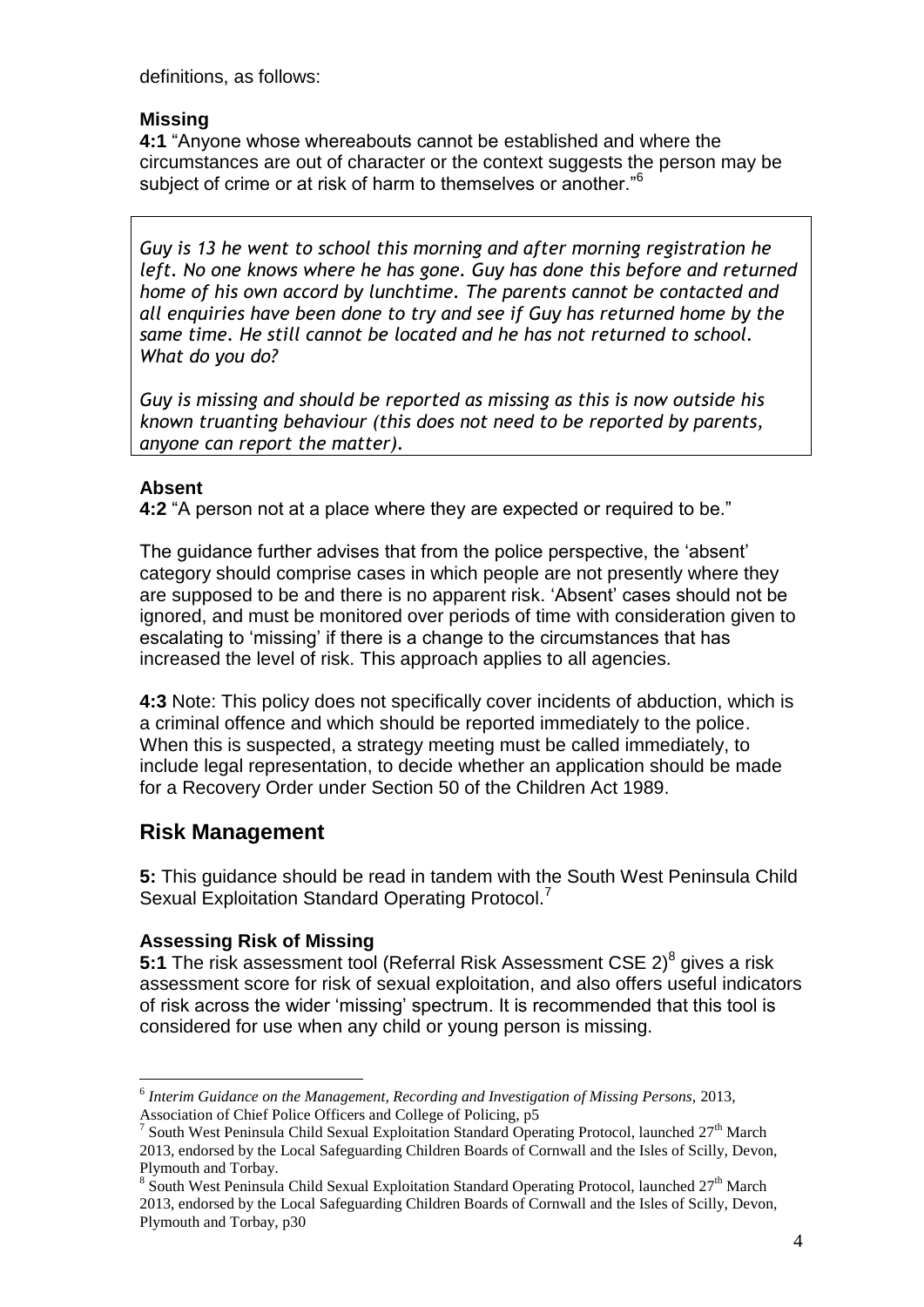In managing risk, workers need to be mindful of the descriptive language which can be used to describe children and young people, which can influence the level of risk attached to their vulnerability. 'Streetwise', 'repeat absconder', 'putting him or herself at risk' can conjure different images than 'street homeless', 'frequently missing', 'at risk of abuse'. Many short periods of missing can be as damaging as fewer longer periods, depending on what is happening to the young person whilst they are away.

A range of 'push' and 'pull' factors may be reasons for being absent, including:

**5:2 Push factors** – conflict with parent(s) / carer(s), felling powerless, bullying, being unhappy where they live, physical or sexual abuse.

**5:3 Pull factors** – wanting to be with family or friends, peer pressure, established behaviour, manipulation by exploitative adults.

*Steve is 15 he told his parents he was going to stay with a school friend. His parents have found out that he has gone somewhere else they have concerns that he is with a 28 old male and there is a sexual aspect to their relationship. Steve's parents have rung him on his mobile and he has told them he is fine and he will be home tomorrow. His parents still don't know where he is.*

*Steve is missing he is not where he is supposed to be and he may be at risk.*

### **5:4 Risk assessing 'absent'**

1

In line with the APCO guidance<sup>9</sup>, the circumstances of a child who is absent (including those who are involved in repeat absences) should be monitored, and continuously risk assessed. To assist this process the Referral Risk Assessment CSE  $2^{10}$  is recommended.

**5:5** Parents and carers of any 'absent' child or young person should be offered help, advice and guidance in managing the risk and establishing the whereabouts of the child. When the location of the child is known, every effort should be made to bring about the child's return, if necessary involving the police in instances where substantial risk is established.

**5:6** Anyone who 'takes or detains' a runaway under 16 without lawful authority may be prosecuted under Section 2 of the Child Abduction Act 1984. Where children and young people are repeat missing persons and continue to be harboured by the same individual consideration should be given to prosecution under the Child Abduction Act 1984 by the second occasion. For any child for whom the local authority is the corporate parent, e.g. children on FCO,ICO, EPO and PPO and up to age of 18 the social worker should consider the use of Section 49 of the Children Act 1989 and if appropriate supply a statement of complaint to the police in order for a warning notice to be served on any person over 16 (if on two or more occasions that person has been encouraging the child to stay away from his or her placement.)

<sup>9</sup> *Interim Guidance on the Management, Recording and Investigation of Missing Persons,* 2013, Association of Chief Police Officers and College of Policing

<sup>&</sup>lt;sup>10</sup> South West Peninsula Child Sexual Exploitation Standard Operating Protocol, launched  $27<sup>th</sup>$  March 2013, endorsed by the Local Safeguarding Children Boards of Cornwall and the Isles of Scilly, Devon, Plymouth and Torbay, p30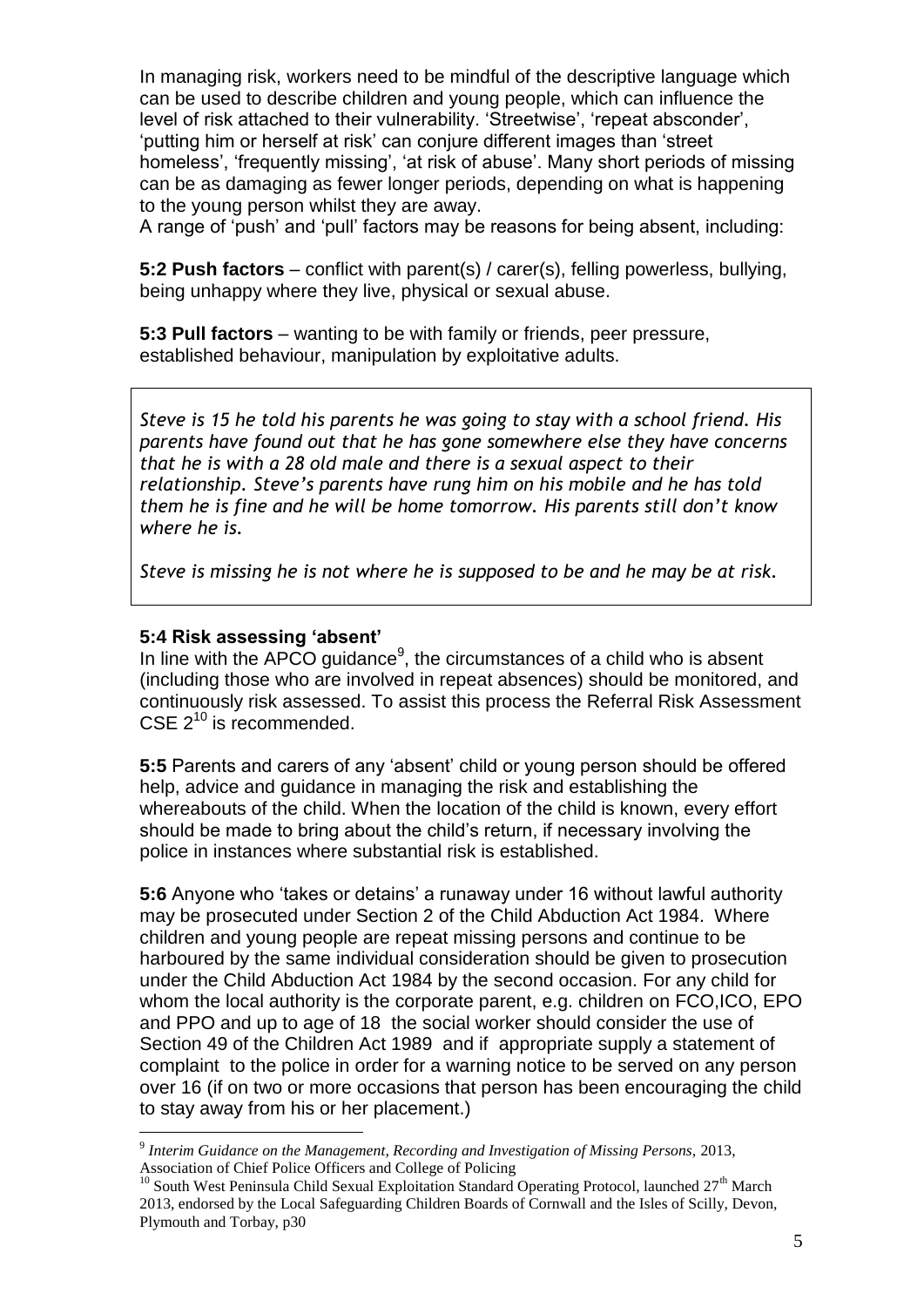**5:7** A child is who is considered 'absent' may be re-categorised to a 'missing child' where an appropriate change in the risk assessment supports this course of action.

**5:8** Where the child is a child in care under section 20, Children Act, 1989, (voluntary accommodated) or section 31, Children Act, 1989 (Care Order) the parent / guardian will be consulted to contribute to the risk assessment unless the care plan deems otherwise.

*Jane was due home at 1930hrs. She had been visiting a friend from school and is late home. Her mum rings her and has an argument with Jane about her being late home. Jane says she is not coming home and is staying with her friend.*

*Based on this information Jane is not missing she is absent. Jane does not need to be reported to the police unless her mum does not later know where she is.* 

# **Prevention**

<u>.</u>

**6:** Where there is a known likelihood that a child may go missing, a risk assessment should be made. The risk assessment should also consider the child's siblings and any other children in the household/residential home and a risk management meeting held to consider the risks they may face, and a plan made by the agency who knows the child best. Schools play an important part in safeguarding young people who are at risk of becoming missing, particularly through ensuring swift admission to school, monitoring attendance, reducing exclusion and identifying disengagement from school life. Education providers need to consider the Devon Children Missing Education Protocol<sup>11</sup> alongside this guidance, to ensure that every opportunity is taken to maximise cross agency collaborative working if risks are escalating for a child or young person.

**6:1** Educating young people regarding the potential risks associated with missing episodes, and how to access support and help if they are worried about a friend is a key role for schools, in conjunction with Devon Safeguarding Children Board partners. Missing and CSE locality groups are being formed (as of July 2013) to give local practitioners opportunity to access consultation, share local knowledge and divert appropriate resources to achieve preventative measures for children who go missing.

**6:2** It is important to include the views of the child or young person in any risk assessment (and their friends and family where possible) to inform the way in which they see their own situation. For young people who are at risk of or subject to sexual abuse through exploitation, they may not see themselves as being in an abusive situation, and therefore be unable or unwilling to perceive the risk.

<sup>11</sup> *Children Missing Education, Procedures and Protocol*, Babcock and Devon County Council, May 2013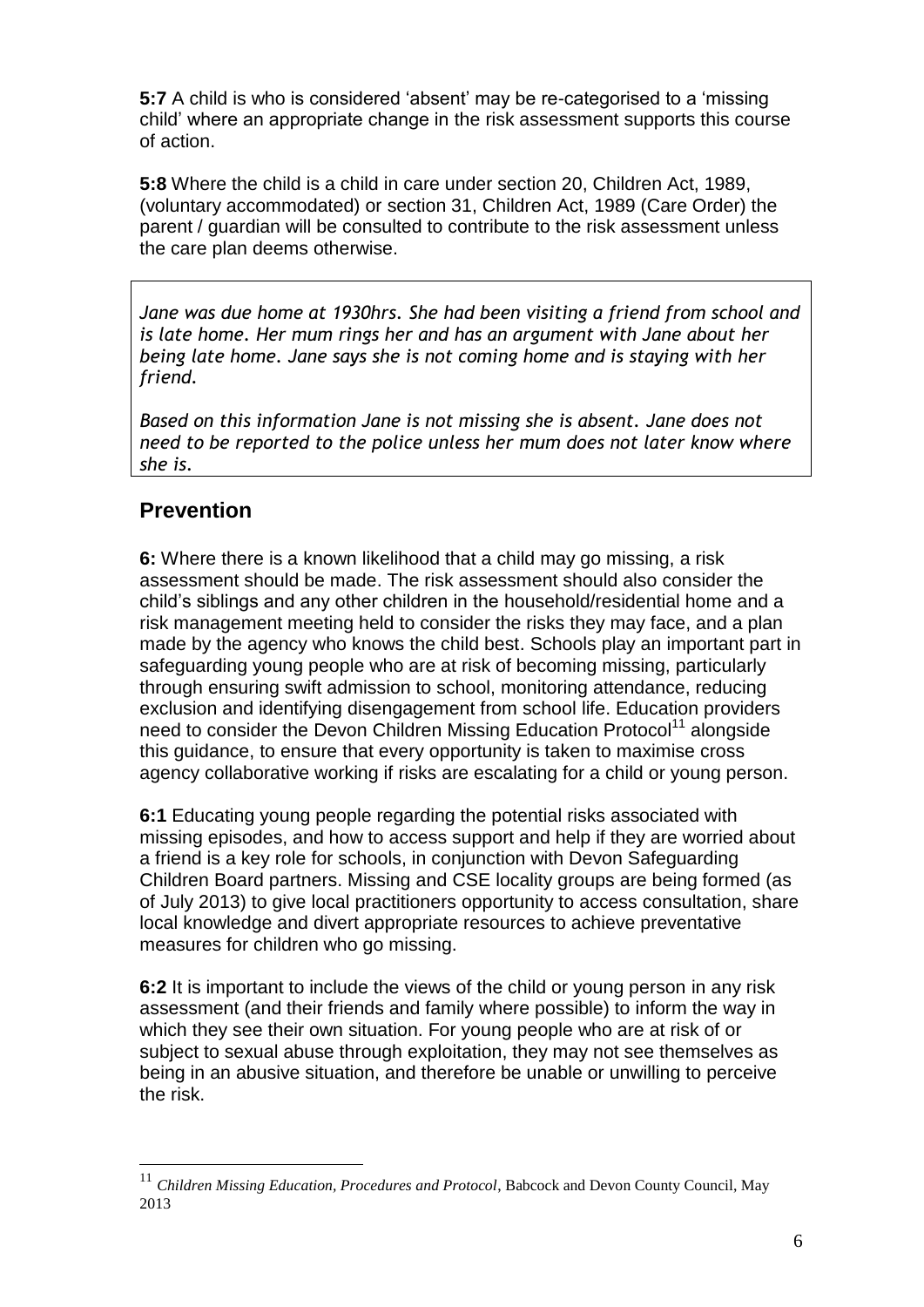**6:3** The child / young person should have the risk assessment explained to him / her and the potential dangers that they may encounter so that s/he begins to gain an understanding of the implications of running away.

# **Protection**

**7:** In order to reduce the risk of harm to children and young people who go missing, each agency needs a clear understanding of their respective roles and responsibilities.<sup>12</sup> Information exchange is a key aspect of protection work, and agencies should provide the police with relevant information to reduce the risk of harm to missing children and young people.

**7:1** The police are responsible for conducting 'safe and well' checks to establish that a missing child has returned. For those young people who have been risk assessed as 'absent' rather than 'missing' the parent or carer should ensure that the police or social care are notified as appropriate when the child returns.

**7:2** 'Return home' interviews for children who have been deemed to be 'missing' are an important protection mechanism. In Devon there will be a joint approach for conducting return home interviews. From August 2013 The Devon Child Sexual Exploitation and Missing Children Unit specialist youth workers will conduct the return home interviews for children who do not have a named social worker. Ideally for children in care, or those who have a named social worker, all return home interviews should be conducted by an independent person, however due to current capacity issues the social worker will be asked to conduct the return home interviews unless it is agreed that an independent person is more appropriate. Feedback to key agency staff e.g. schools must be given promptly. An up to date risk assessment must be completed and include impact on siblings and any other children in the household/residential home.

## **Determining the level of risk**

**7:3** The police will determine the level of risk in relation to deploying police resources to investigate missing persons. Collated information from all safeguarding partners will assist in determining this level of risk. Immediate higher level risks will require a different but potentially no less potent response than risks borne of repeat missing episodes, and the relevant agencies will need to ensure that all relevant information informs the assessment of the level of risk a child is at.

# **Provision**

1

## **Timescales and Actions to be taken**

8.0 This policy promotes the need to treat each instance of a missing child as a unique situation and therefore does not recommend prescribed timescales for actions to be taken.

8.1 An exception to this is that all 'absences' and a child 'missing' from local authority care which exceeds 24 hours must be recorded by the social worker on the electronic record system (CareFirst). The Advanced Professional will

<sup>12</sup> *Missing Children and Adults – Cross Government Strategy*, 2011, Home Office, p16 (Refer to flow chart)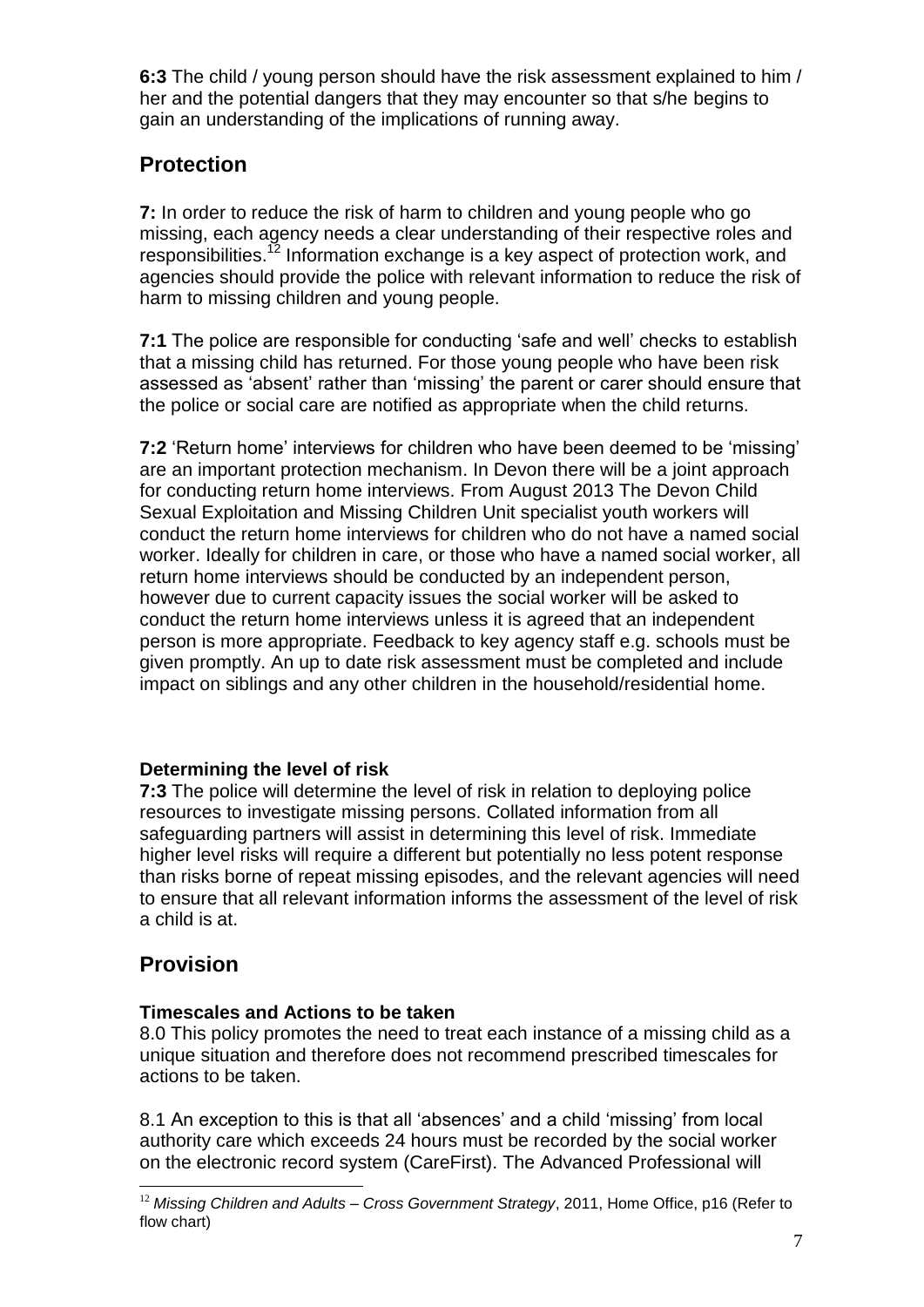then advise their Operations Manager if a child is still missing 24 hours after the initial notification. This subsequently forms part of a central government return.

8.2 Consideration should be given to the timing of a strategy meeting if the whereabouts of the missing child remains unknown or is deemed to be posing a risk. Where a child is missing for a considerable period of time (e.g. over a week) the Head of Service (Children's Social Work) must arrange a formal review of what is happening on a regular basis. The case must be kept open until the child is found.

# **Practice**

9.0 This guidance emphasises the need for *all* agencies to work together to reduce the risk of children going missing, to minimise the time that they are missing, and to reduce the chance of repeat missing episodes. Within that context, some agencies have specific responsibilities as outlined below.

## **Police**

1

9.1 Police colleagues to adhere to most up to date APCO guidance – at the time of writing, the 2010 guidance is still in force, but is supplemented by the Interim Missing Persons Guidance 2013.<sup>13</sup>

The police will require the following initial information when reporting a child missing:

- Full name and any aliases and date of birth
- **Description of the child and their clothing when last seen**
- Does the child have any disability, including learning disability?
- **Home address, placement address, family addresses**<br>**Any previous history of absconding / absenteeism and**
- Any previous history of absconding / absenteeism and circumstances where found.
- Known associates and addresses frequented
- Circumstances under which child is absent and location missing from
- **•** Details of any vehicle or other transport used
- Outcome of risk assessment determined by the person reporting
- Name and contact details of the person reporting
- Copy of latest risk assessment (if any)
- If in care placement, local authority and social worker details and status in care
- School attended and/or status e.g. Permanently excluded note, by day six of an exclusion, a child should be back in education or if subject to a fixed period exclusion, parents/carers have responsibility to supervise their child during the school day

The police will also require information to help determine the level of risk, including:

- 1. What is the specific concern in this instance?
- 2. What has been done so far to trace this individual?
- 3. Is this significantly out of character?
- 4. Are there any specific medical needs?
- 5. Are they likely to be subjected to crime?
- 6. Are they likely to be the victim of abuse?

<sup>13</sup> *Interim Guidance on the Management, Recording and Investigation of Missing Persons,* 2013, Association of Chief Police Officers and College of Policing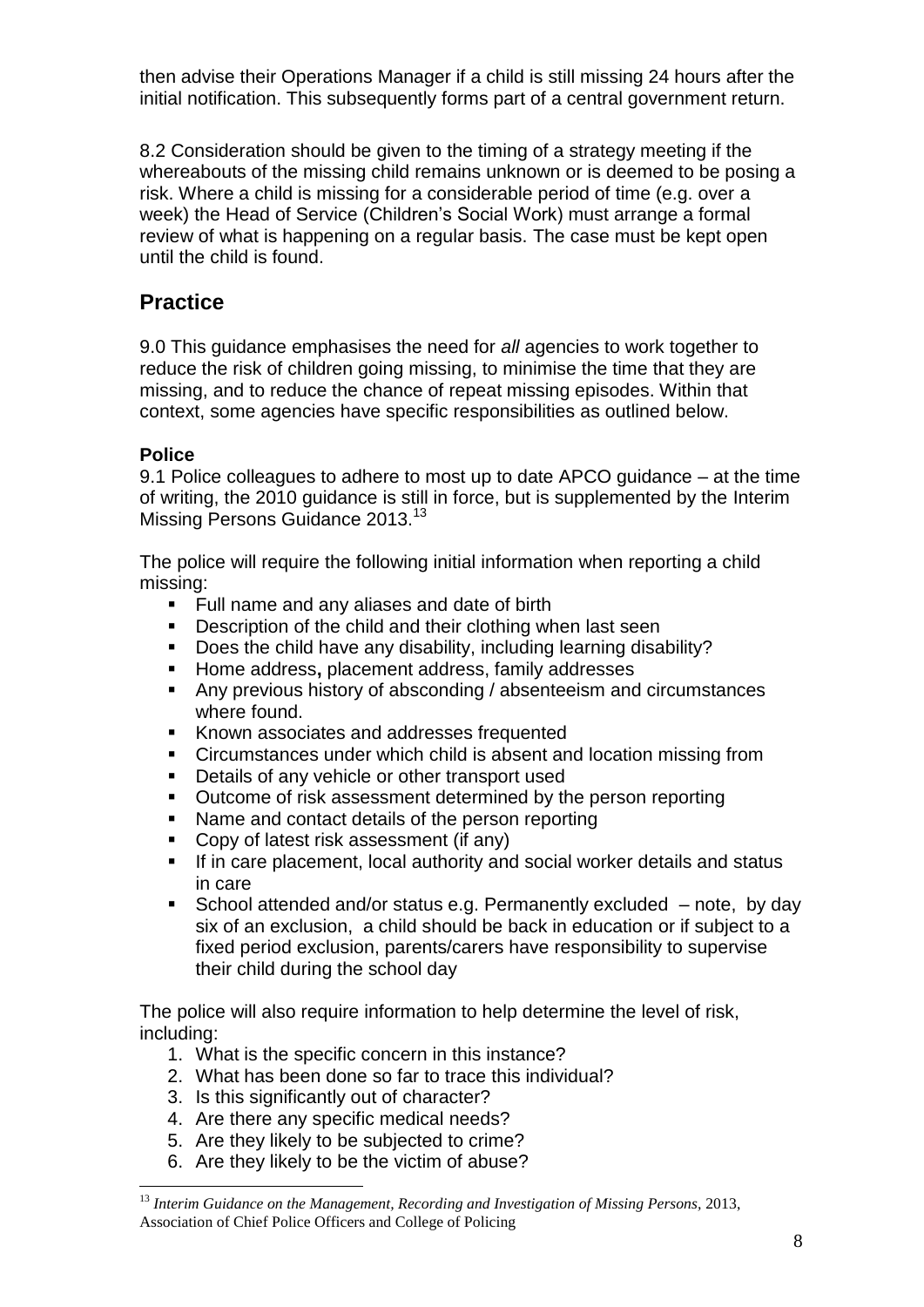- 7. Are they currently at risk of Sexual Exploitation?
- 8. Are they likely to attempt suicide?
- 9. Do they pose a danger to other people?
- 10.Is there any other information relevant to their absence?

9.2 The police may require further information to better assess the risk to a particular child or young person, so anyone reporting an absence, should be prepared to provide as much information as possible.

### **Education**

9.3 Schools and other education settings must consider the links between children and young people who are out of education or missing their education and the potential risks which those young people could be placed under whilst absent from school. Elective Home Education Officers must follow procedures in relation to children at potential risk. There will be opportunities for education professionals to seek advice and guidance through the three locality CSE and Missing Groups.

#### **Social Care**

1

9.4 The Advanced Professional for the REACH Team will arrange for data to go to the Heads of Service (Children's Social Work and Education and Learning) on a weekly basis of children who are missing from care.

## **Notification of Absence**

### **Children missing from Home**

10.0 For children / young people who have been reported to the police as missing or absent from home, the police will then liaise with the parents / carers to monitor risks.<sup>14</sup>

10.1 Any child / young person missing from home which causes particular concern to the police and / or the parents / carers should be referred to the Multi Agency Safeguarding Hub (MASH) for consideration of an initial assessment. Children's Social Work will inform the parents / carers and the police of the outcome of any referral and assessment. Where appropriate, the professional involved should agree with the parents regarding informing the child's school or educational setting of his or her absence at the earliest opportunity.

*Pauline is 5 years old. She lives with her mum and has contact with her Dad every other weekend. Following weekend contact Dad has chosen not to return Pauline to mum. There is nothing to suggest Pauline is at any risk in the care of her Dad.*

*Pauline is not missing. Mum needs to seek legal advice in respect of a recovery order.*

*The police only need to be called if there is information to suggest Pauline is at risk of harm. In that case the police will conduct a welfare check. If the* 

<sup>14</sup> *Interim Guidance on the Management, Recording and Investigation of Missing Persons,* 2013, Association of Chief Police Officers and College of Policing, p15, Appendix A – Absence Management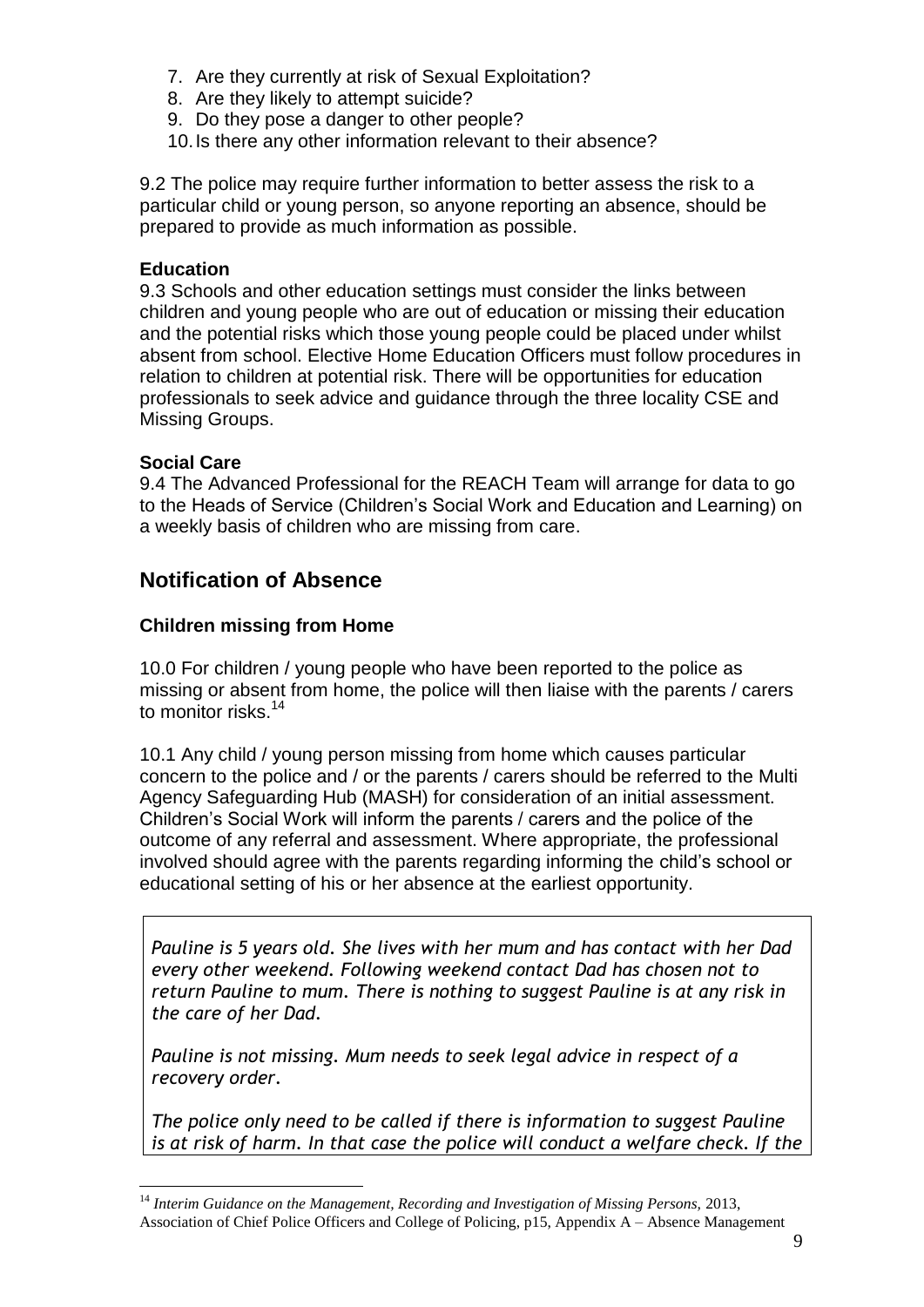Police do conduct a welfare check and have no concerns they have no power *to remove the child from the care of Dad.*

**10.2 If the child is a 'Child in Need'** the social worker or social work family practitioner will;

- Record on the child / young person's file that they are missing
- Make contact with the family to provide support
- Inform their Advanced Professional
- $\bullet$  Review the child's plan
- If the child / young person is missing longer than twenty four hours the relevant Operations Manager will be informed and safeguarding processes considered.
- Inform the child's school, or educational setting or Elective Home Education Officer

### **10.3 If the child is subject to a Child Protection plan** the social worker will;

- Record on the child / young person's file that they are missing
- Inform their Advanced Professional immediately
- Make contact with the family to provide support and assess the risks to the child / young person
- If the child / young person is missing longer than twenty four hours the Independent Reviewing Unit Operations Manager will be informed
- The Social Work Operations Manager and Independent Reviewing Unit Operations Manager will consider the need to re-convene a child protection review.
- Inform the child's school, educational setting or Elective Home Education **Officer**

#### **10.4 If the child in in care and missing from residential care**

When the situation regarding a missing or absent child warrants the residential provider notifying the police, they should also:

- Inform the Emergency Duty Service if the notification is made 'out of hours'.
- Inform the child's allocated social worker, or the duty social worker for their team, at the earliest opportunity.
- Inform the Child Sexual Exploitation and Missing Children Unit
- The child / young person's education / training placement if they have not returned in time to attend
- The residential carer may notify the child's parent/guardian, if agreed in the care plan or by agreement at the time with the child's social worker, their Practice Manager or the Emergency Duty Service.
- Inform the child's school, educational setting or Elective Home Education **Officer**

### **10.5 If the child in is care and missing from a fostering placement or from supportive lodgings**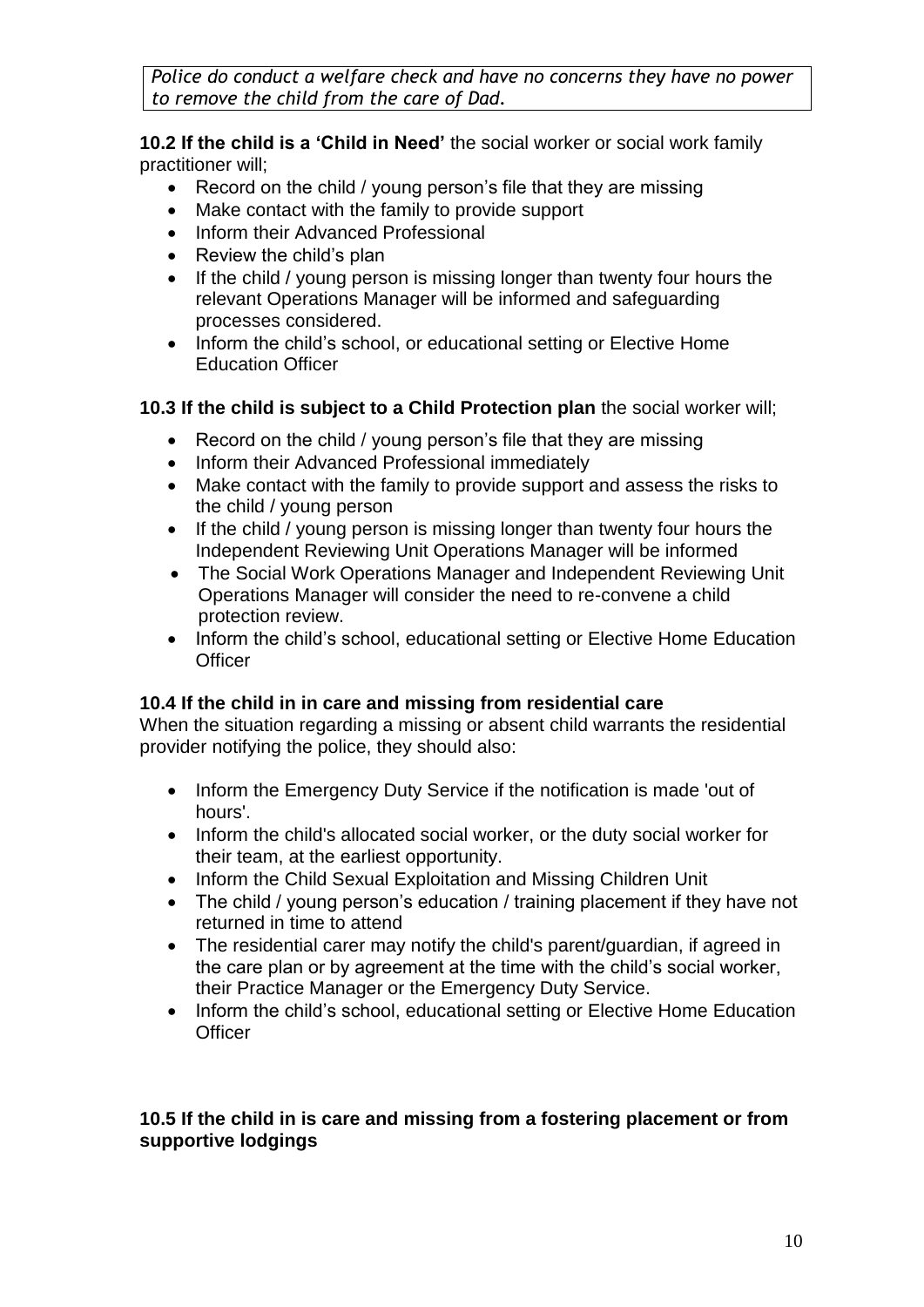If a carer notifies the police of a missing or absent child, they should expect that the police will try to establish with them whether the child is missing or absent, and will endeavour to agree the immediate level of risk. The carer should also:

- Inform the Emergency Duty Service if the notification is made 'out of hours'.
- Inform the child's allocated social worker, or the duty social worker for their team, at the earliest opportunity.
- Inform the child's school, educational setting or Elective Home Education **Officer**

The foster carer may notify the child's parent/guardian, if agreed in the care plan or by agreement at the time with the child's social worker, their Advanced Professional or the Emergency Duty Service.

The social worker (or Duty Worker from their team) will advise the following people of a notification to the police:

- The child's parent / other family as appropriate.
- Their Advanced Professional.
- The Independent Reviewing Unit
- The child / young person's education / training setting if they have not returned in time to attend
- The REACH Team (if they are working with the child)

Communications must occur within one working day of the notification to the police. If the notification to the police is made over a weekend or bank holiday, then the Emergency Duty Service will arrange the notification to the child's parent / other family as appropriate.

#### **10.6 Children in Care placed with Independent Providers**

This policy must be applied to children / young people placed with independent providers in Devon.

Independent providers should be given a copy of this policy and it is expected that adherence will be part of any placement contract.

Independent Providers outside of the Devon County Council are welcome to share this policy with their local constabulary in order to come to a view as to how the expectations within this policy relate to their own arrangements.

Following the risk assessment, when they are sure the child / young person should be considered absent or missing, the independent provider must notify the local police force.

If a child placed 'out of county' is assessed as a missing person from their placement, Devon and Cornwall Police should always be notified, as there is a significant likelihood that the child or young person will try to return to their home area.

On-going communication between agencies and individuals must be maintained until the child / young person is located.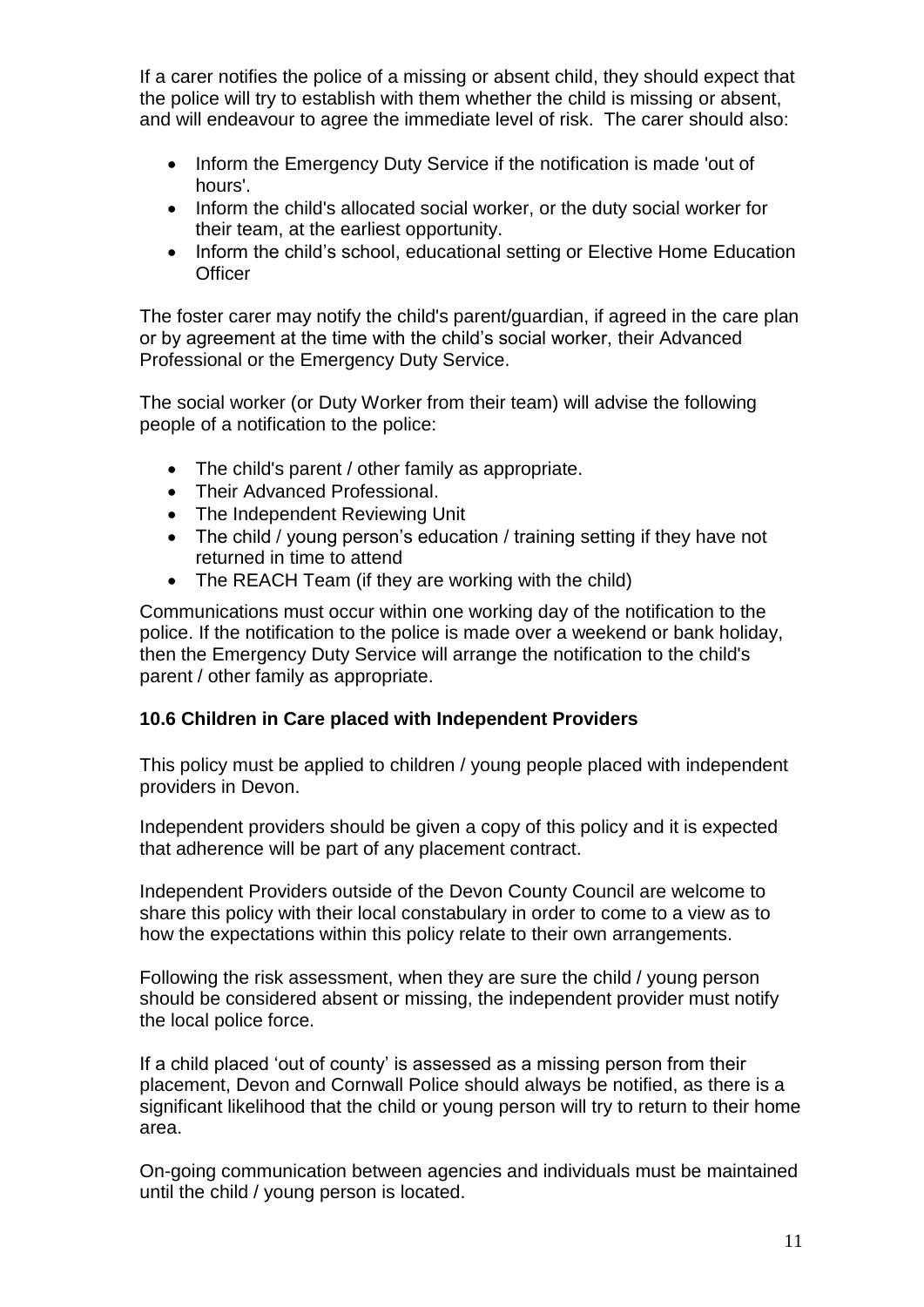# **Informing the Media**

11.0 If the child is considered 'absent', any decision to involve the media lies with the parent / guardian and / or the Children's Social Work Services for children in care.

11.1 The police have responsibility for missing children, including those missing from Local Authority care, and, therefore, will judge whether the involvement of the media would assist or hamper their enquiries. The police may make the decision to use the Media immediately depending on the risk grading and necessity. However, decisions to publicise will normally be made after consultation and agreement in writing with Head of Service of Children's Social Work, and taking into account the views of the child's parents or carers. Advice will then be sought from the Communications Team of Devon County Council. Appropriate agencies including schools should be notified in advance of the forthcoming media coverage.

11.2 Where media publicity is required, any statement made between agencies will normally be agreed between press officers. Any decision to publicise through the media or other means will always be made with prior warning to the parent / guardian where possible.

11.3 Parents / Carers have responsibility for advising the media regarding children who are missing from home, however, the police will advise the parents / carers.

## **The child or young person's return**

## **Safe and Well Check**

12.0 There is a responsibility on the police to ensure that the child or young person is safe and well and has an opportunity to disclose any relevant issues. The safe and well check can be conducted by the police or by other professionals (e.g. residential home staff), but the police must be satisfied that all is well.

12.1 A child or young person who has been categorised as 'absent' does not need to be seen by the police (or other professional), but the police and other professionals are required to identify any information indicating that the child has come to harm or may be at on-going risk of harm, and take appropriate action.<sup>15</sup>

## **Return Home Interviews**

1

13.0 The child should be given the opportunity to talk to someone independent about their absence. In some circumstances the person may be a police officer. For many of the children and young people who go missing in Devon, their Return Home Interview will be conducted by the Specialist Youth Workers who are part of the REACH Team. The Youth Workers will complete the Return Home Interview report, which will be undertaken in the context of building trust

<sup>15</sup> *Interim Guidance on the Management, Recording and Investigation of Missing Persons,* 2013, Association of Chief Police Officers and College of Policing, p7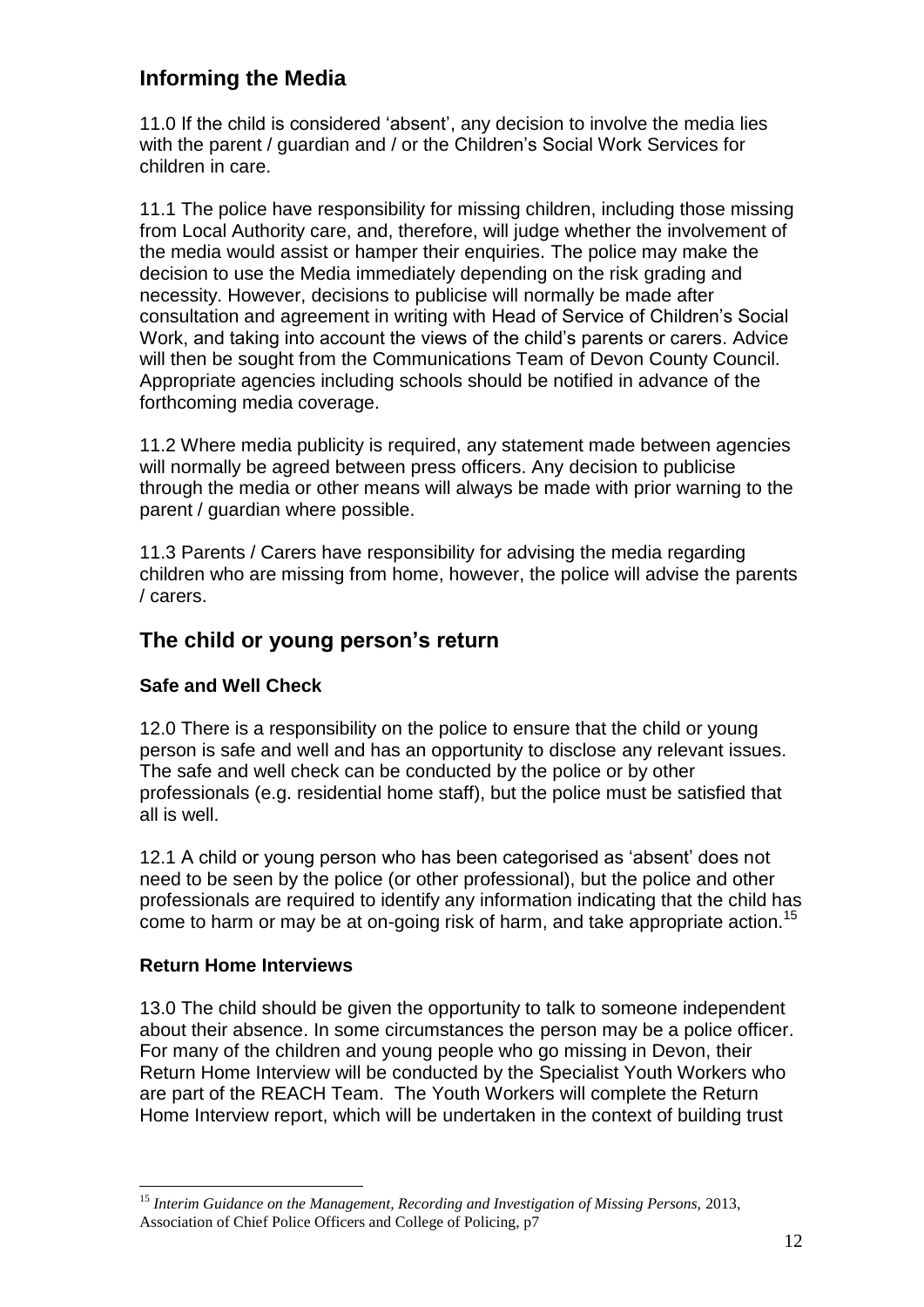and engaging with the young person.<sup>16</sup> If a child is in care, the social worker will undertake the Return Home Interview. If there are queries regarding where and with whom the young person has been whilst missing, the Youth Worker may undertake the CSE risk assessment<sup>17</sup>, and if necessary will arrange for social work input (either via the MASH for new cases, or via the nominated social worker for children and young people who have a named worker.

### **Actions to be considered at the point of the child's return:**

14.0 For Children in Care the Social Worker or Emergency Duty Social Worker should ensure that adequate arrangements are in place to ensure the child / young person is returned safely to their placement / accommodation. If there are any identified difficulties with their return or concern about public order then the police will be asked to assist.

14.1 Where the child / young person is subject to a criminal order and has been arrested the Police must ensure that the child / young person is safely accommodated and this will be done in conjunction with the appropriate adult at the police station. However it is important to note that where the child / young person is in breach of bail they will be detained by the police until the next available court and the worker / carer will need to liaise with the Youth Offending Team (YOT) duty worker regarding their return. It is always the responsibility of Children's Social Worker and YOT to arrange for the child / young person to be accompanied during the Court Hearing and to arrange for them to be transported from the Court to their placement.

14.2 For all children returning from a missing episode, consideration should be given to assessing the child / young person's medical condition and arrange relevant medical attention immediately as required.

When a child / young person returns (including voluntarily or independently of the police) the named worker / carer to inform (as appropriate):

• Police

1

- Social Worker / Emergency Duty Service
- Parents if they have been informed of child missing
- Staff at the child's school or education setting if they have been informed of child missing
- Any other person informed the child / young person was missing.

14.3 The child's social worker should initiate the completion of form (CS102), to advise of the child's return.

14.4 Talking to the child / young person – it is important for an arrangement to be made for the child to meet one of the specialist youth workers to conduct a return home interview (or for a child in care the social worker should conduct this interview, unless it is more appropriate for an independent person to do so). Contact the REACH team to arrange the interview. Afterwards, it is important to feed back to appropriate colleagues to assist in their work with the child.

<sup>16</sup> *Interim Guidance on the Management, Recording and Investigation of Missing Persons,* 2013, Association of Chief Police Officers and College of Policing, p8

<sup>&</sup>lt;sup>17</sup> South West Peninsula Child Sexual Exploitation Standard Operating Protocol, Joint agreement between Cornwall and Isles of Scilly, Devon, Plymouth and Torbay Safeguarding Boards, p30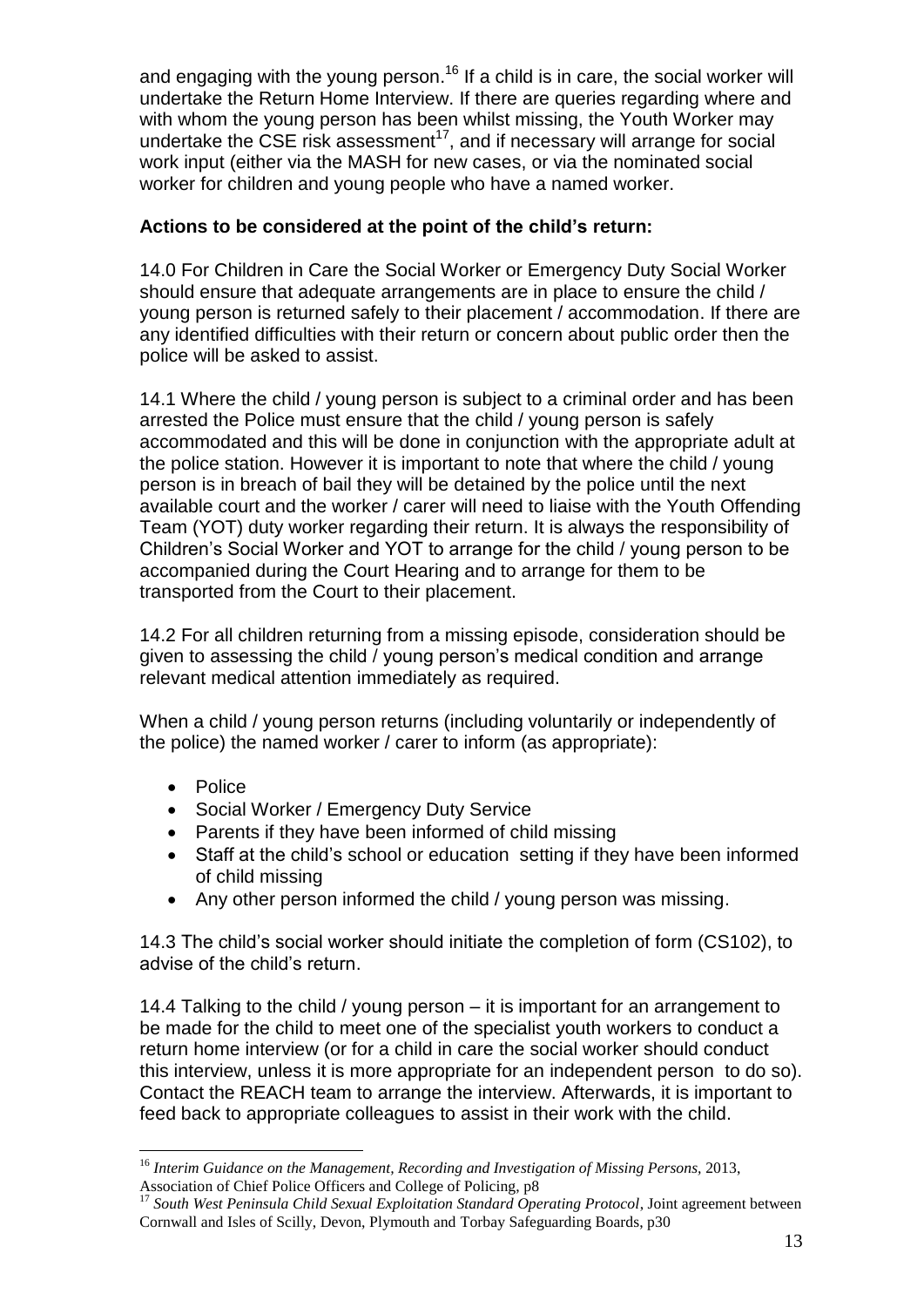14.4 If there are Child Protection concerns, a strategy meeting should be convened to consider whether Section 47 enquiries should be made. This discussion will be initiated by the Social Worker in consultation with their Advanced Professional

14.5 If the missing episode relates to a child in care, at the next review, the child / young person must be given the opportunity if he or she wishes to speak to the Independent Reviewing Officer (IRO) in private about the reason they went missing and what happened whilst they were away. To enable this to happen, the Social Worker should inform the IRO that child / young person has been missing prior to Review. The child / young person may also wish to speak to their advocate about the reasons they went missing and anything that happened. It is important that anyone involved in talking with the child is fully aware of the risks associated with being missing, and the signs and symptoms of child sexual exploitation.

14.6 The social worker or residential manager should consider whether there are any matters relating to the missing episode for reporting to the regulator: all serious issues relating to Children's Homes must be reported to OFSTED and the Head of Service for Children's Social Work Provision without delay.

14.7 Similarly, all serious issues relating to a child being missing from a foster placement must be reported to the Fostering Operations Manager without delay, and on to the Head of Service. Again consideration should be given to whether the incident requires reporting to OFSTED as per the fostering regulations.

When the child / young person is located, the steps in this policy apply.

# **Recording**

15.0 Throughout the process, residential workers, foster carers, social workers (including the Emergency Duty Service) and school staff must keep a full record of all actions taken and messages received and given. Police will likewise keep a record on the appropriate missing person report.

## **Data Collection**

16.0 The Devon Reducing Exploitation and Absence from Care or Home Team (REACH) will establish a data collection system in collaboration with the police (unit to launch August 2013). This information will feed into the Devon Child Exploitation and Missing Children Forum and the locality groups, to combine with local intelligence to form a picture of risk in relation to individual children, potential perpetrators and risky addresses.

## **Reporting**

17.0 The Devon Child Exploitation and Missing Children Forum will report to the Peninsula Steering Group, which in turn reports to the four contributory Local Children 's Safeguarding Boards. In addition, Devon County Council will arrange for regular reports to go to elected members (via the Corporate Parenting Forum) on patterns of children going missing from local authority care.